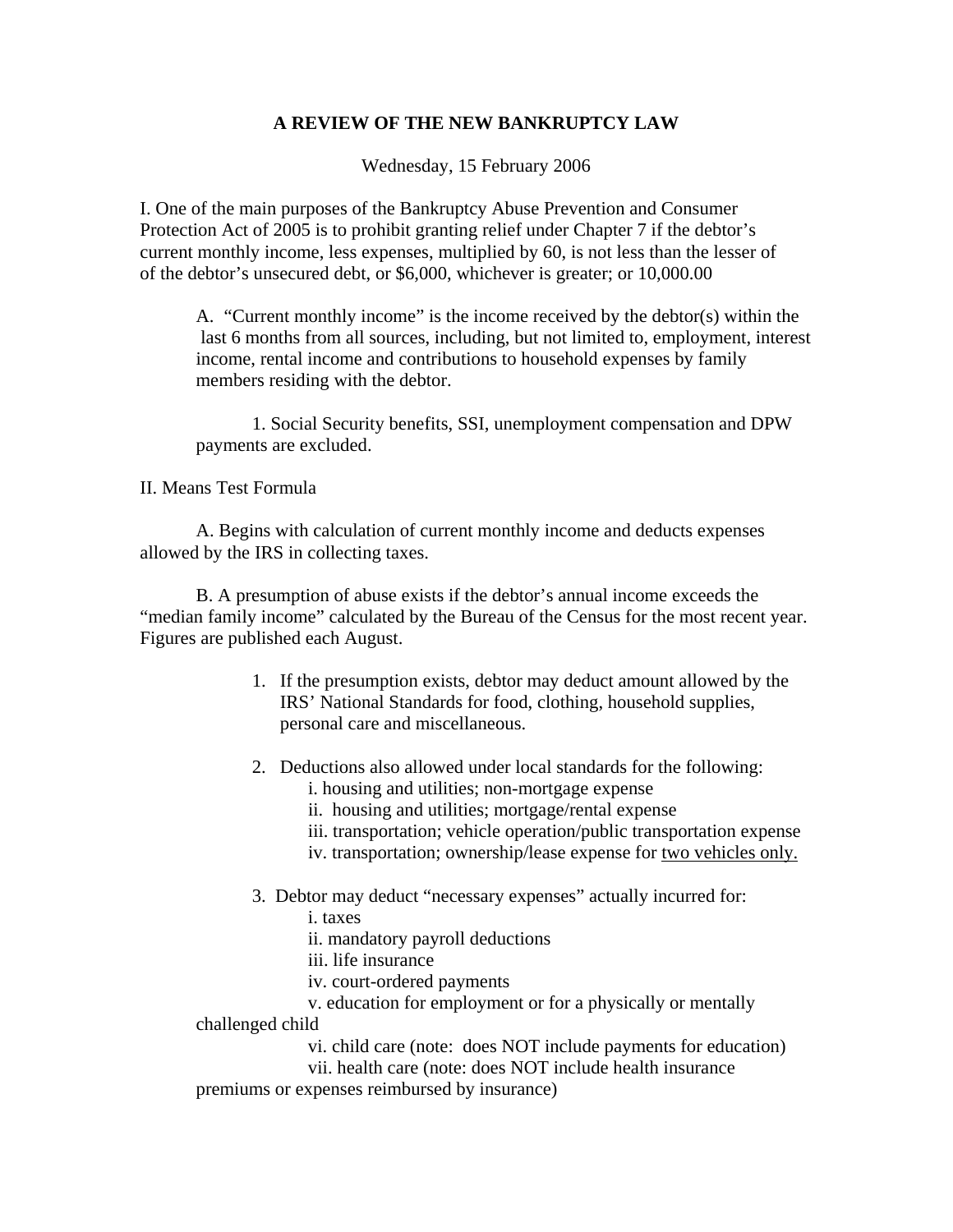viii. telecommunications services (cell phones, pagers, caller ID, call waiting, internet services necessary for the health and welfare of debtor or dependents.

4. Additional expense deductions are permitted for:

i. average monthly expenses actually incurred for health insurance, disability insurance and health savings accounts

ii. continued contributions to care of elderly, disabled, or chronically ill member of debtor's household or immediate family who is unable to pay such expenses.

iii. continued charitable contributions.

- 5. Debtors may also deduct expenses for:
	- i. home energy costs that exceed the IRS Local Standards, provided he supplies documentation showing the expense is reasonable and necessary.
	- ii. Education expenses for dependents under age 18, not to exceed \$125.00 per child. Documentation as in i., above, is required.
	- iii. Additional food and clothing expenses, provided these do not exceed the IRS National Standards by more than 5%. Documentation as in i., above, is necessary.
- III. Section 521 of the Bankruptcy Abuse Prevention and Consumer Protection Act of 2005 requires the filing of additional documents with the bankruptcy court. Please note that it is wise to file with the petition; failure to file within 45 days after the petition is filed will result in dismissal!)
	- A. Certification of completion of a briefing by an approved credit counseling agency that outlines opportunities for credit counseling and assists the debtor in performing a related budget analysis within 180 days of filing the petition.
		- 1. The credit counseling agency must be approved by the US Trustee ( a list of such agencies is available from the bankruptcy clerk's office)
		- 2. Counseling shall be available regardless of debtor's ability to pay.
		- 3. The maximum fee to be charged for counseling shall not exceed \$50.00.
	- B. Copies of "payment advices" (pay stubs) received by debtor from his employer within 60 days of filing the petition. (Note: pay stubs usually have debtor's Social Security number; redact before filing!)
	- C. Copies of income tax returns for two years prior to filing.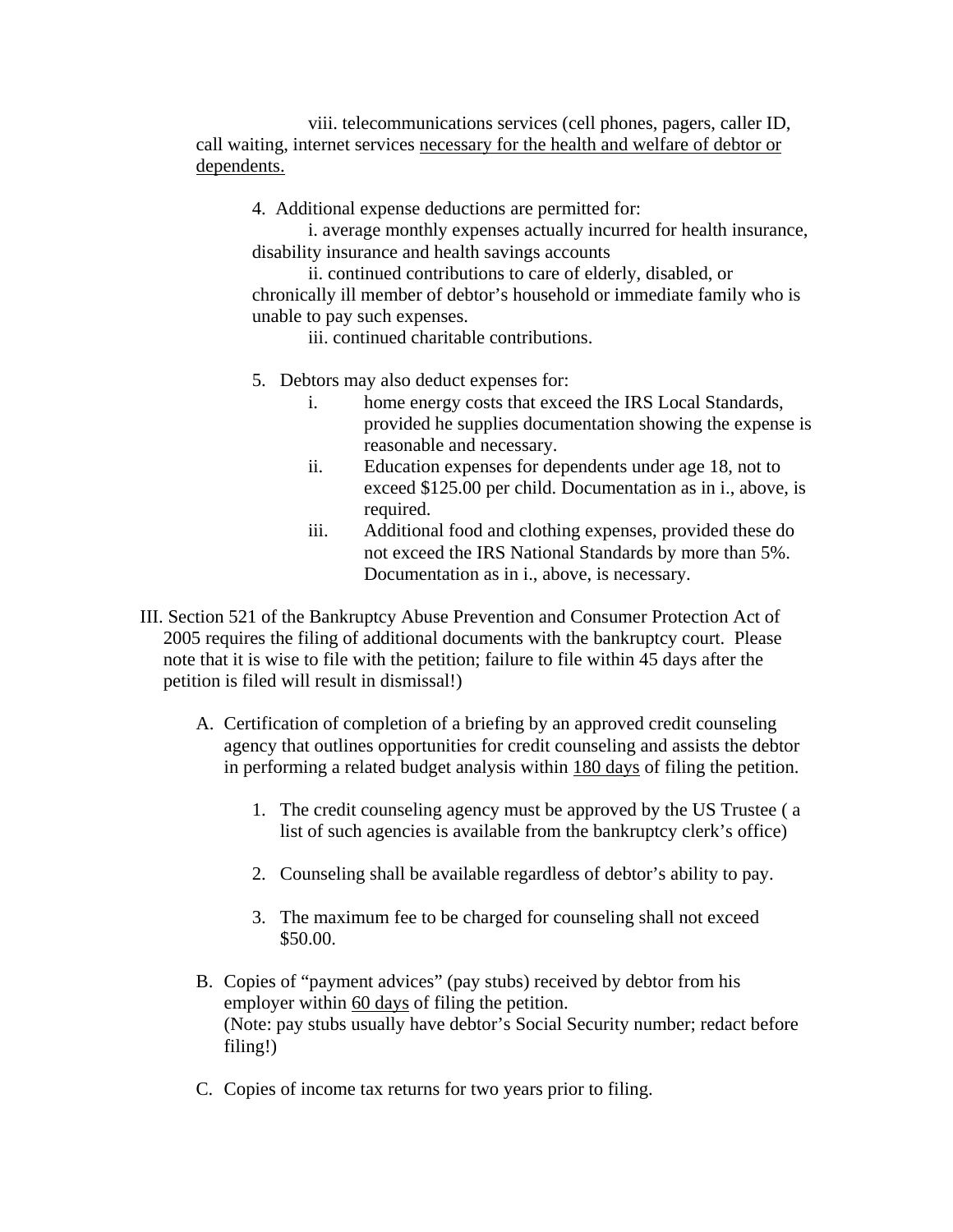- D. Means test calculation form
- E. In Chapter 13 cases, debtors must file annual statements of income and expenses in the preceding tax year, showing how these amounts are calculated.
	- 1. Statements must be filed beginning one year after the case is filed, or 90 days after the end of "such tax year", whichever is later. Subsequent annual statements must be filed after the plan is confirmed at least 45 days before the anniversary of confirmation.
	- 2. Statements must disclose:
		- i. all amounts and sources of income ii. the identity of anyone who shares with the debtor the

responsibility for support of a dependent of the debtor iii.the identity of any person who contributes to the debtor's household and the amounts contributed

- 2. Statements must be available to:
	- i. US Trustee
	- ii. Trustee
	- iii. any party in interest
- F. To receive a discharge in either a Chapter 7 or Chapter 13 case, debtors must provide proof of completion of credit education (budgeting) course.
	- 1. Courses are available through approved credit counseling agencies, teleconferences or internet.
	- 2. Courses must be given regardless of ability to pay.
	- 3. Maximum allowable fee is \$50.00.
	- 4. Courses must be approved by US Trustee.
- IV. Changes in Exemptions
	- A. Retirement funds

1.Includes funds under I.R.C. sections 401, 403, 408, 408A, 414, 457 or 501(a) (pension, profit-sharing and stock bonus plans; employee annuities; IRAs (including Roth IRAs); deferred compensation plans of state, local government and tax-exempt organizations; certain trusts.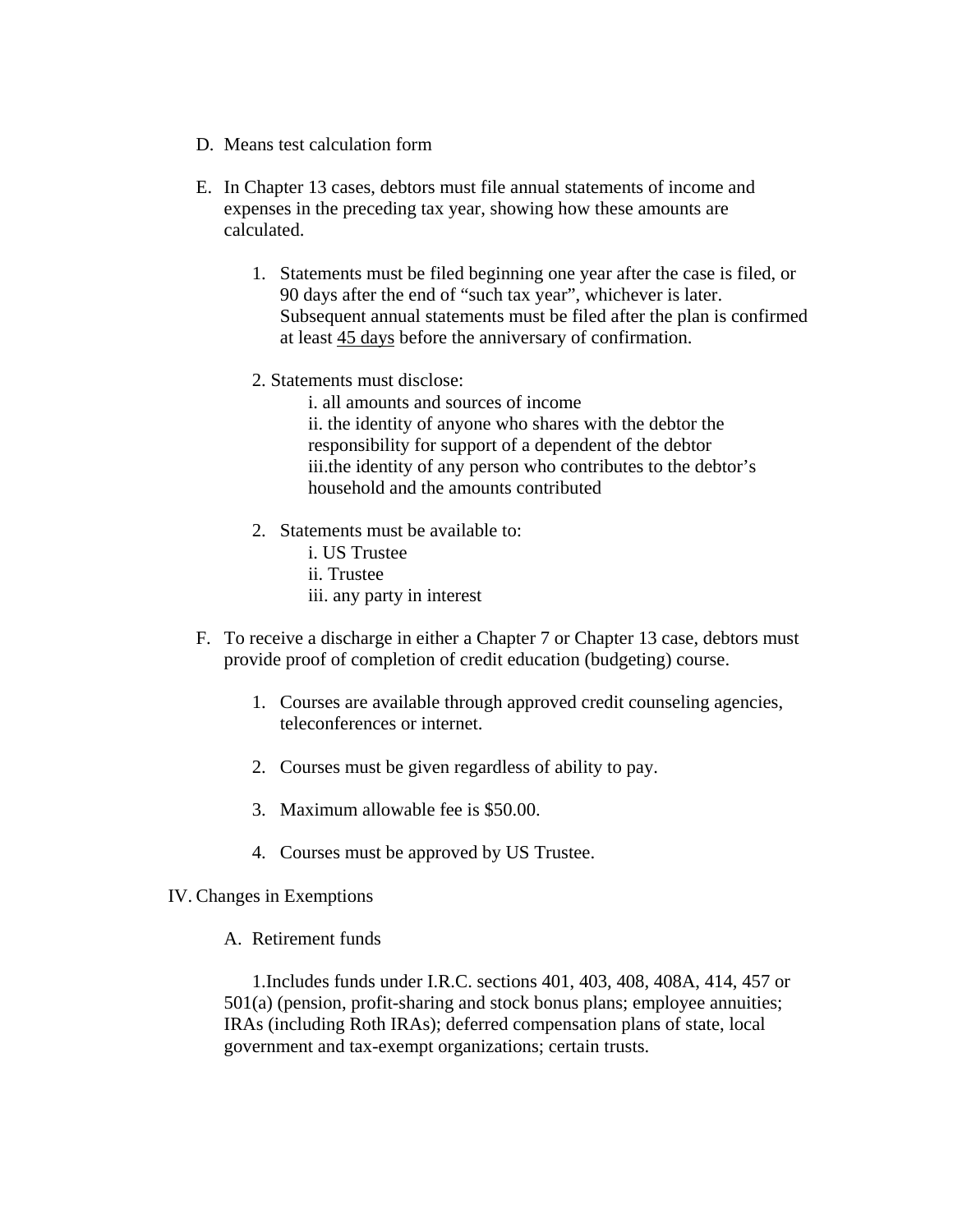i. This is important to consider as the new exemption category covers exemptions under both state and federal non-bankruptcy law. Therefore, 11 U.S.C. section 522(b) (3) (c) should control over any state law that does not exempt retirement funds or offers less protection.

ii. There is a \$1,000,000.00 cap on aggregate interest in IRAs established under IRC section 408 or 408A; however, the cap does not apply to SEP or SIMPLE IRAs, rollover contributions or earnings thereon.

## V. Changes in Automatic Stay

A. Limits on individual chapter 7, 13, or 11 cases if the individual debtor's case was dismissed within one year prior to the new filing

 EXCEPTION: this limit does not apply if the initial filing was dismissed under section 707(b), and the new filing is not a chapter 7 case.

1. The stay expires within 30 days after filing unless extended by the court on motion and hearing before the 30 days expires. The stay may be extended to some or all creditors.

2. Extension likely to be granted if the case was filed in good faith.

3. Presumption of bad faith filing exists if:

 i. More than one case involving the debtor was pending in the year before filing; or

 ii. The reason a case was dismissed within the preceding year was failure to file required documents without substantial excuse; (NOTE: negligence on part of an attorney may be substantial excuse!) or

iii. Debtor failed to provide court-ordered adequate protection

iv. Debtor failed to comply with terms of a confirmed plan; or

v. There has been no substantial change in circumstances; or

 vi. If the request for relief by a creditor in a prior case was still pending when the case was dismissed.

B. Filings after prior discharge

1. Debtors may file a chapter 7 case once every eight (8) years, as opposed to once every six (6) years.

2. No corresponding amendment with respect to chapter 13 cases.

C. Discharge in Chapter 13 cases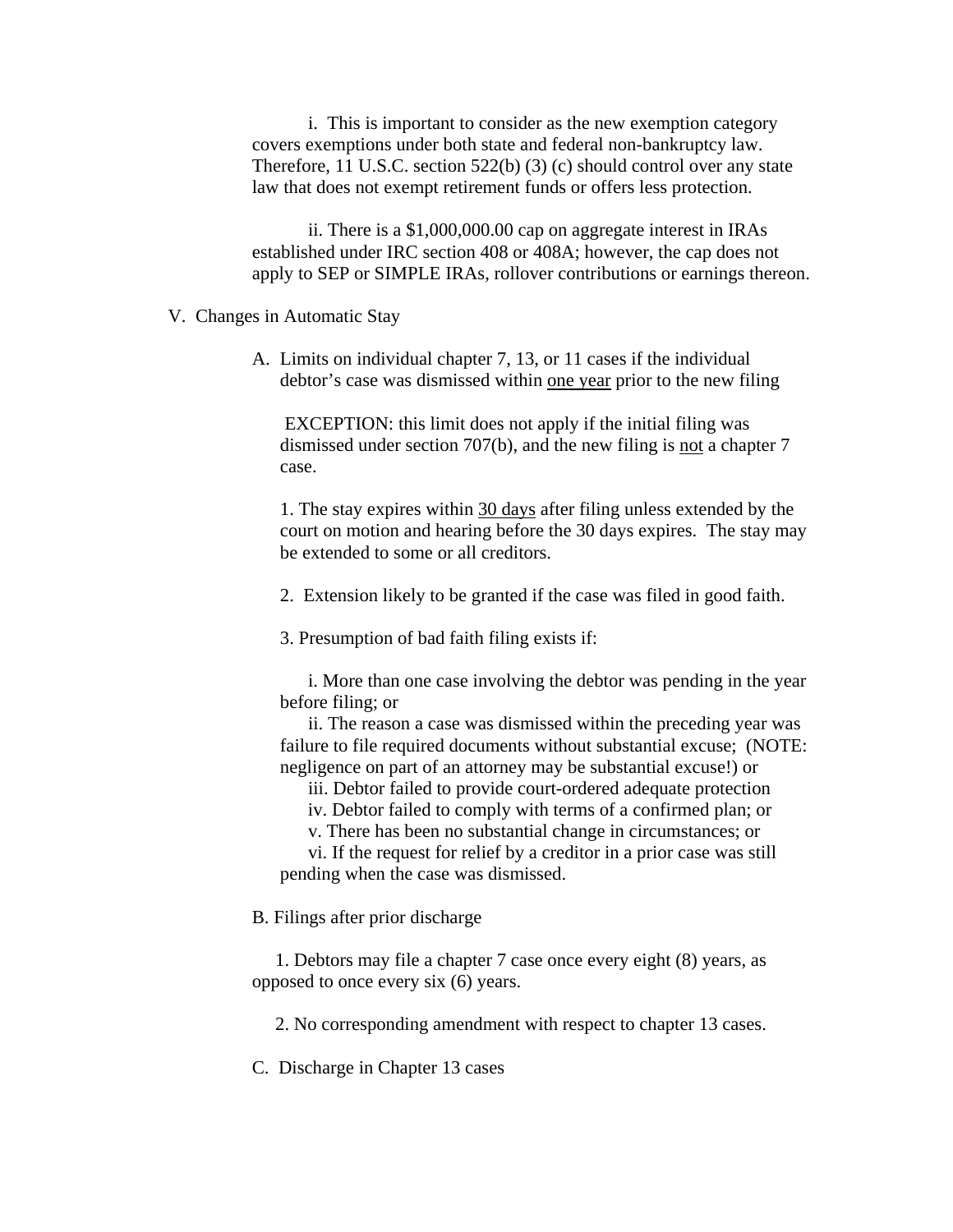1. May not be entered if a debtor received a discharge in a chapter 7, 11, or 13 case that was filed within four (4) years prior to the order granting relief in the chapter 13 case.

2. May not be entered if the debtor received a discharge in prior chapter 13 case that was filed within two (2) years prior to the chapter 13 order for relief.

## V. Family Law Provisions

A."Domestic support obligation" is still "in the nature of alimony, maintenance or support", but has been broadened to include

 1. both pre-petition and post-petition obligations, as well as any interest that has accrued on the debt under any applicable non-bankruptcy law.

 2. obligations owed to a spouse, former spouse or child of debtor, the child's parent or legal guardian or responsible relative.

3. obligations owed to governmental units.

 4. obligations assigned to nongovernmental units if voluntarily assigned for purposes of collection.

B. Priority of domestic support obligations

1. ALL obligations are first priority under section 507(a)

2. First among first-priority debts are those listed in A1-A4, above

3. Second among first-priority debts are those assigned to a governmental unit (other than for purposes of collection) or owed directly to a governmental unit under applicable non-bankruptcy law.

4. The trustee's administrative expenses for administering the assets for such claims have "super-first" priority; that is higher priority than the obligations in A1-A4.

C. Automatic stay changes

1. Does not apply to commencement or continuation of proceedings with respect to withholding income from the property of the estate or property of a debtor for a domestic support obligation.